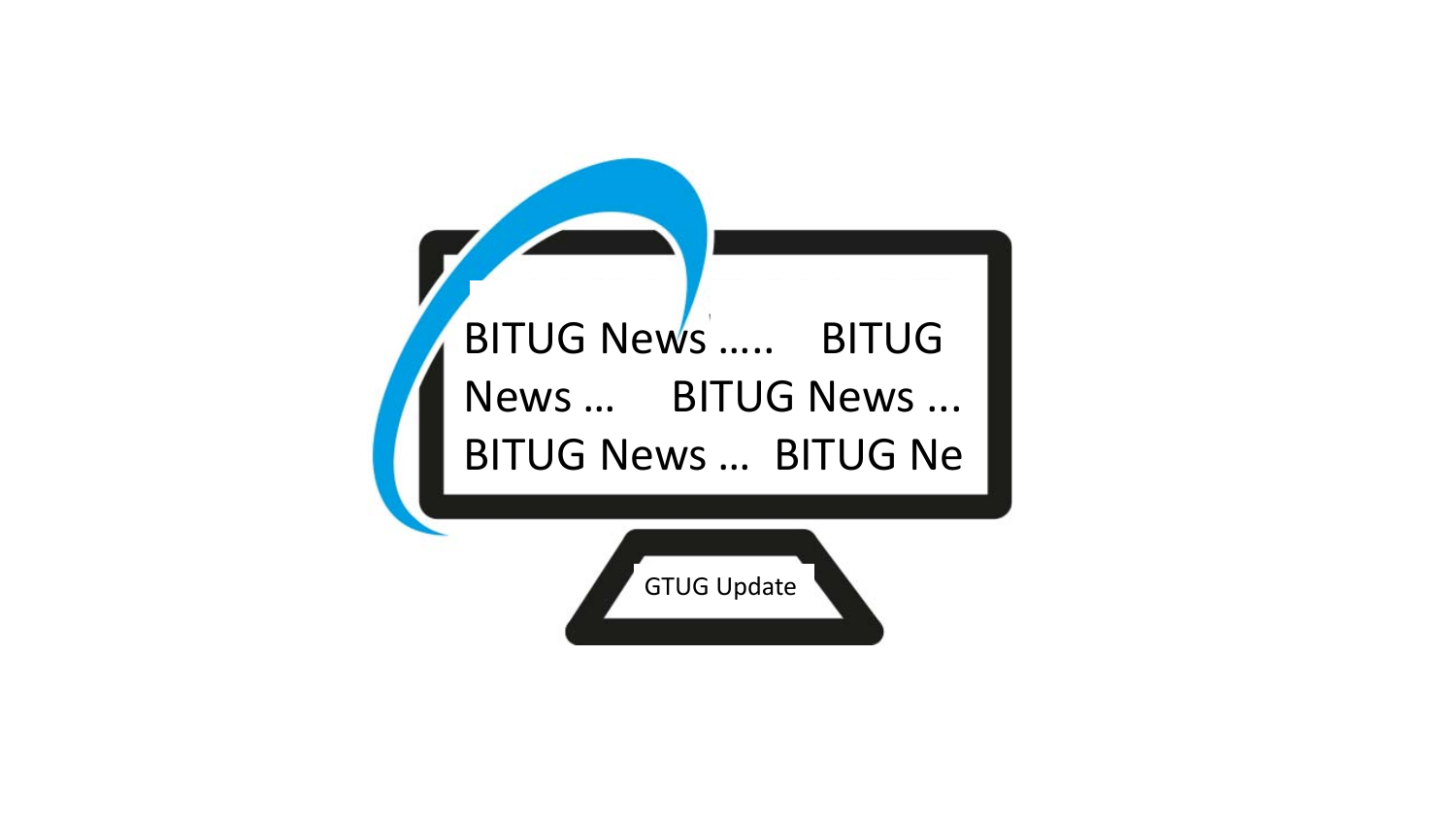

### **BITUG update for GTUG**

#### Chairman 2022



# John Bycroft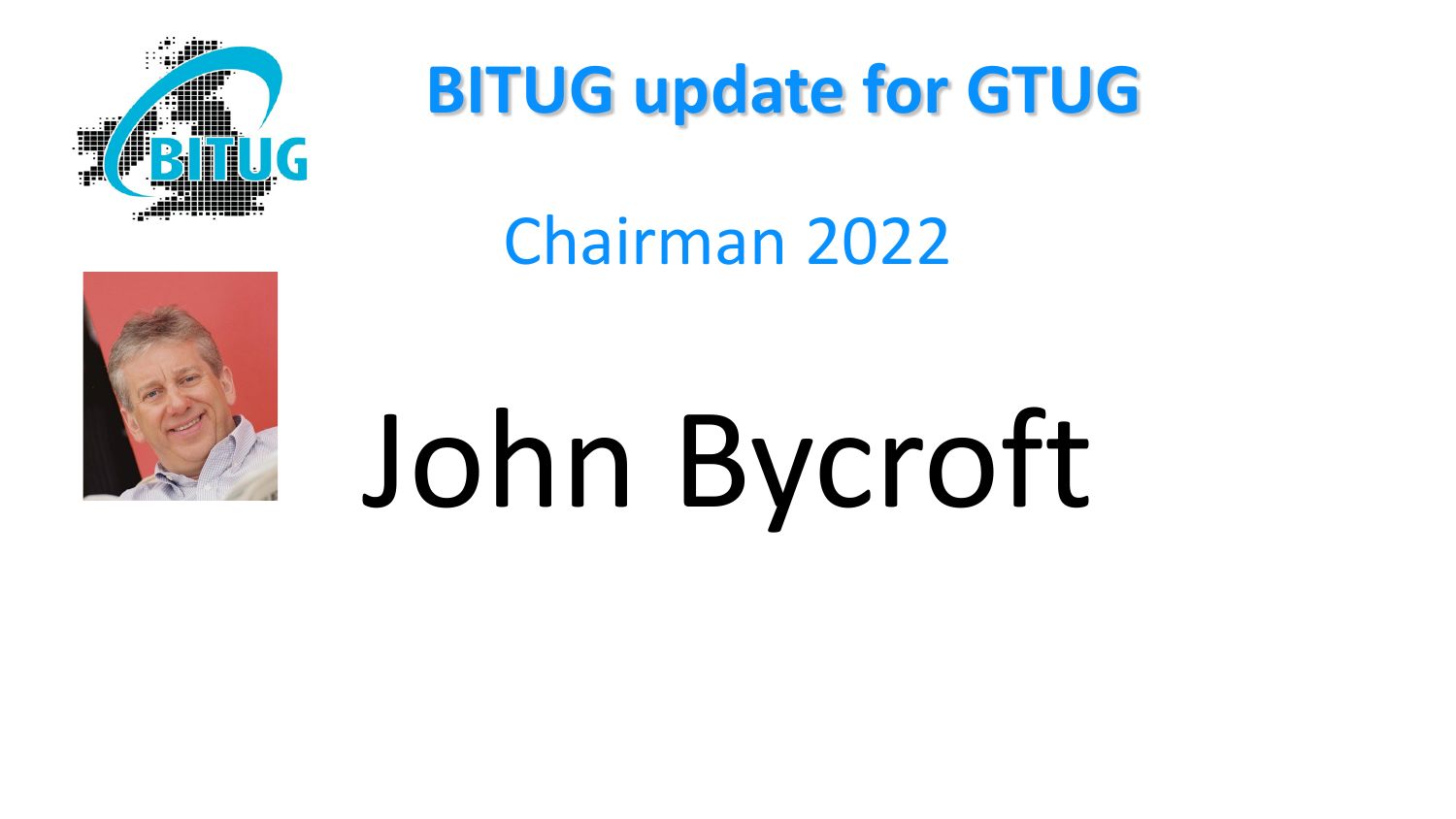

### **BITUG Update**

- New Chairman from December 2021.
- BIG SIG report on December 2021
- Looking forward now, as we emerge from COVID, to physical meetings, commencing with:
	- 2022 BITUG BIG SIG
	- 2022 BITUG Little SIG
	- BITUG 2023.
- A reminder …..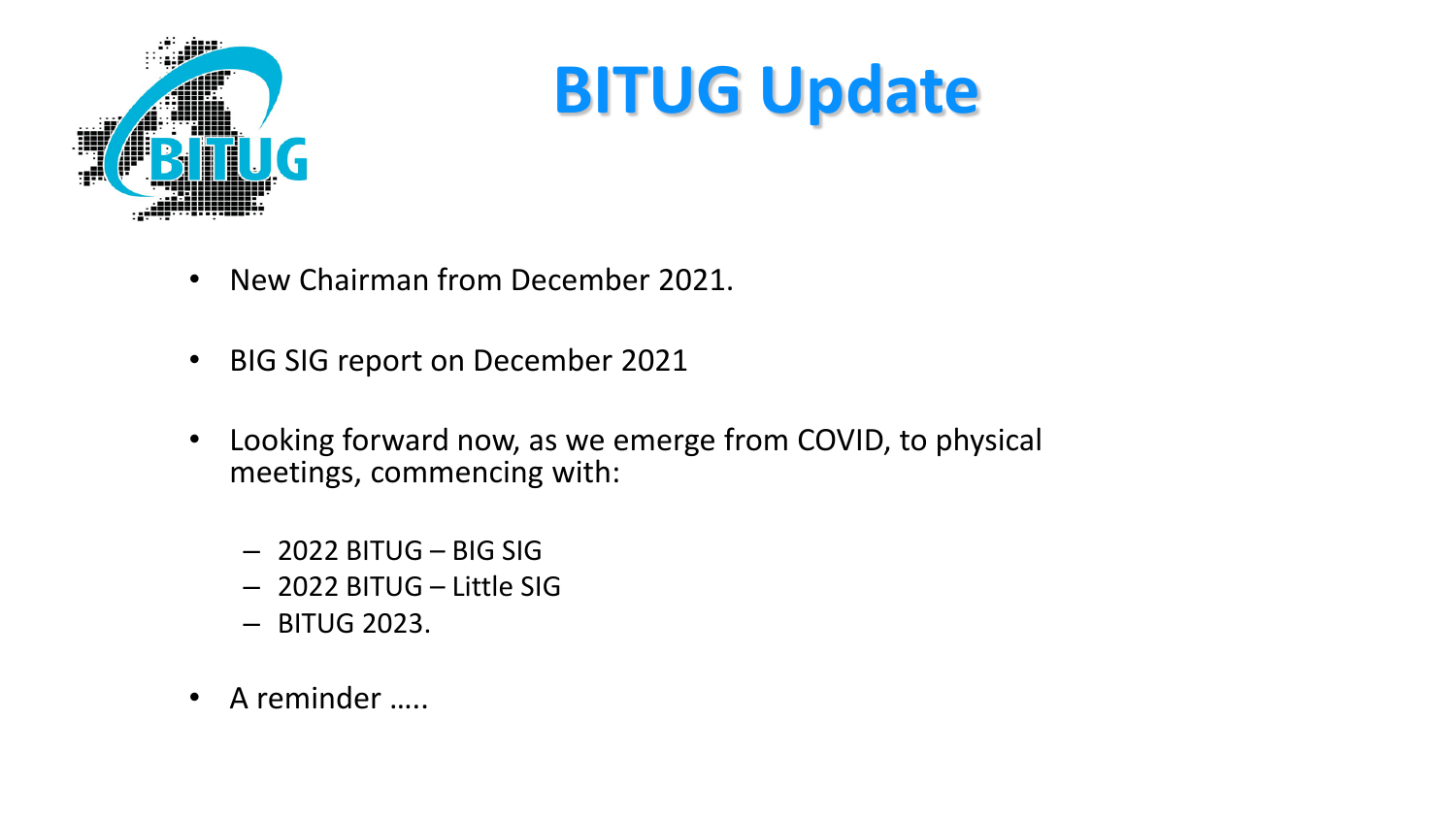

- John Bycroft took over as Chair in December 2021
- Big thanks to Paul Brown for managing us through a very difficult year of COVID, lock downs, virtual meetings and restricted networking opportunities ….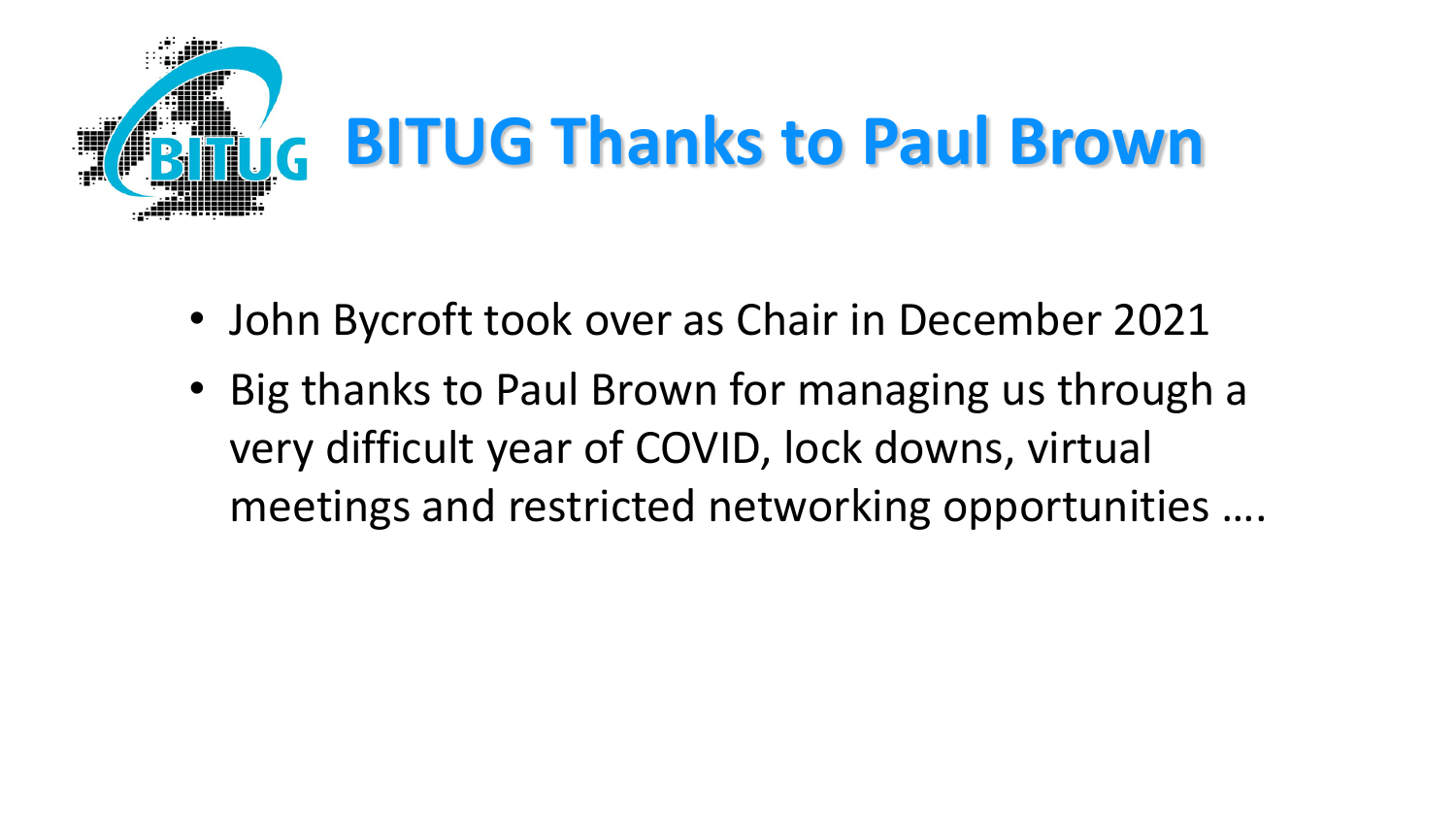

## **Brighter future**



- Looking forward now, as we emerge from COVID, to physical meetings, commencing with:
	- BITUG BIG SIG at Trinity House Thursday 9th June 2022 with Beer Bust / Networking on the evening of Wednesday the  $8<sup>th</sup>$  from 18.00. Agenda at <https://www.bitug.com/big-sig-2022>
	- BITUG Little SIG Thursday 8th December 2022 at Barclays Bank, Canary Wharf. Details and full agenda to follow.
	- $-$  eBITUG. 'Save the Dates'. Sunday 14<sup>th</sup> to Wednesday 17<sup>th</sup> May 2023. Venue and full programme currently under construction, but we are pleased to announce a return to Edinburgh, Scotland, a very successful and popular choice for a European User Group event hosted by BITUG.